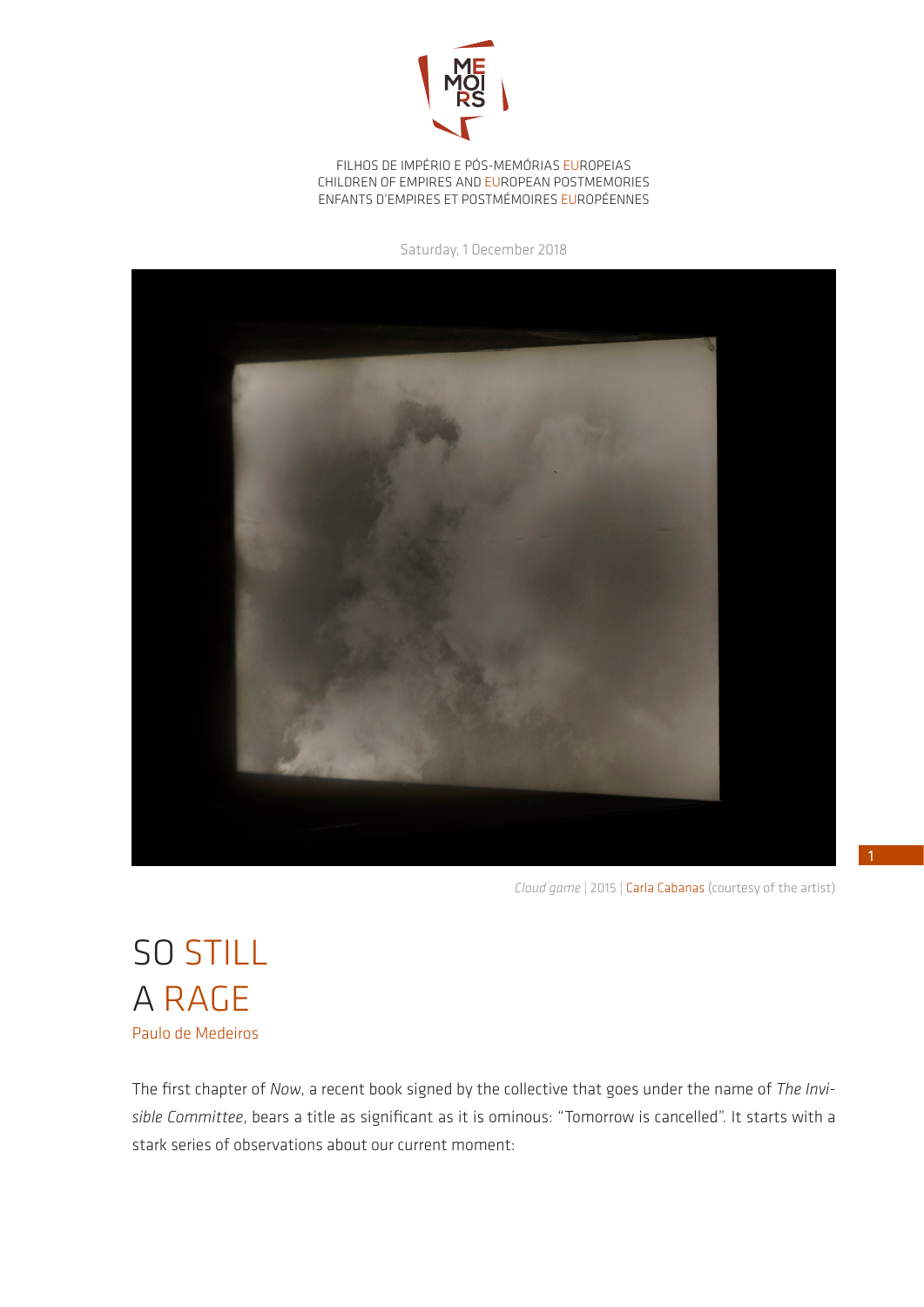

All the reasons for making a revolution are there. Not one is lacking. The shipwreck of politics, the arrogance of the powerful, the reign of falsehood, the vulgarity of the wealthy, the cataclysms of industry, galloping misery, naked exploitation, ecological apocalypse—we are spared nothing, not even being informed about it all. "Climate: 2016 breaks a heat record," *Le Monde* announces, the same as almost every year now. All the reasons are there together, but it's not reasons that make revolutions, it's bodies. And the bodies are in front of screens. (1)

Clearly, what is being derided here is the alarming entropy and apathy so characteristic of our (post-) consumerist societies, in which the perils of a "society of the spectacle' as Guy Débord warned about, already in 1967, have become not only rampant but close to normative. And yet, being in front of the screen can also signal something very different from the myopic narcissism and apolitical stand *The Invisible Committee* would make us believe is our only positioning in the world. For one, watching the recent documentary by João Moreira Salles, *No Intenso Agora* (In the Intense Now), which was first shown to general acclaim at the 67<sup>th</sup> Berlin Film Festival on February 2017, is anything but falling into that apathy. Nor is it an exercise in nostalgia. The film, in all of its complexity, is one of the most acute problematizations of the processes of memory and post-memory, at once intensely personal and even intimate, and forcefully collective as well. At stake is not only one individual's personal reflections on the past, but the call for an entire society to look critically at a defining moment in its political past so as to better understand the chilling winds of the present and the brewing storm that threatens to destroy the future. It is obvious that Moreira Salles had no way of predicting the protests of June 2013 or the stunning results of Brazil's presidential election on October 2018 as his film not only had been produced before but in effect he had been working on it for a considerable amount of time. Nonetheless, *now*, it has become impossible to understand the import of his film without thinking about those processes and those results. If film always already partakes of the spectral, as Derrida argued, this film, composed entirely of footage discovered in a number of archives in various countries as well as the family's own, is doubly spectral. But the ghosts of the past, the failed utopias and dashed hopes of an entire generation as the ebullience of May 1968 soon gave rise to the complacency of the complicity between the state and capital, or the annihilation of democracy altogether be it in the then Czechoslovakia or in Brazil, those are not the ones that haunt us the most. The truly terrifying spectres are those possibly to come, and of which the October 2018 elections are but a herald's trumpet call.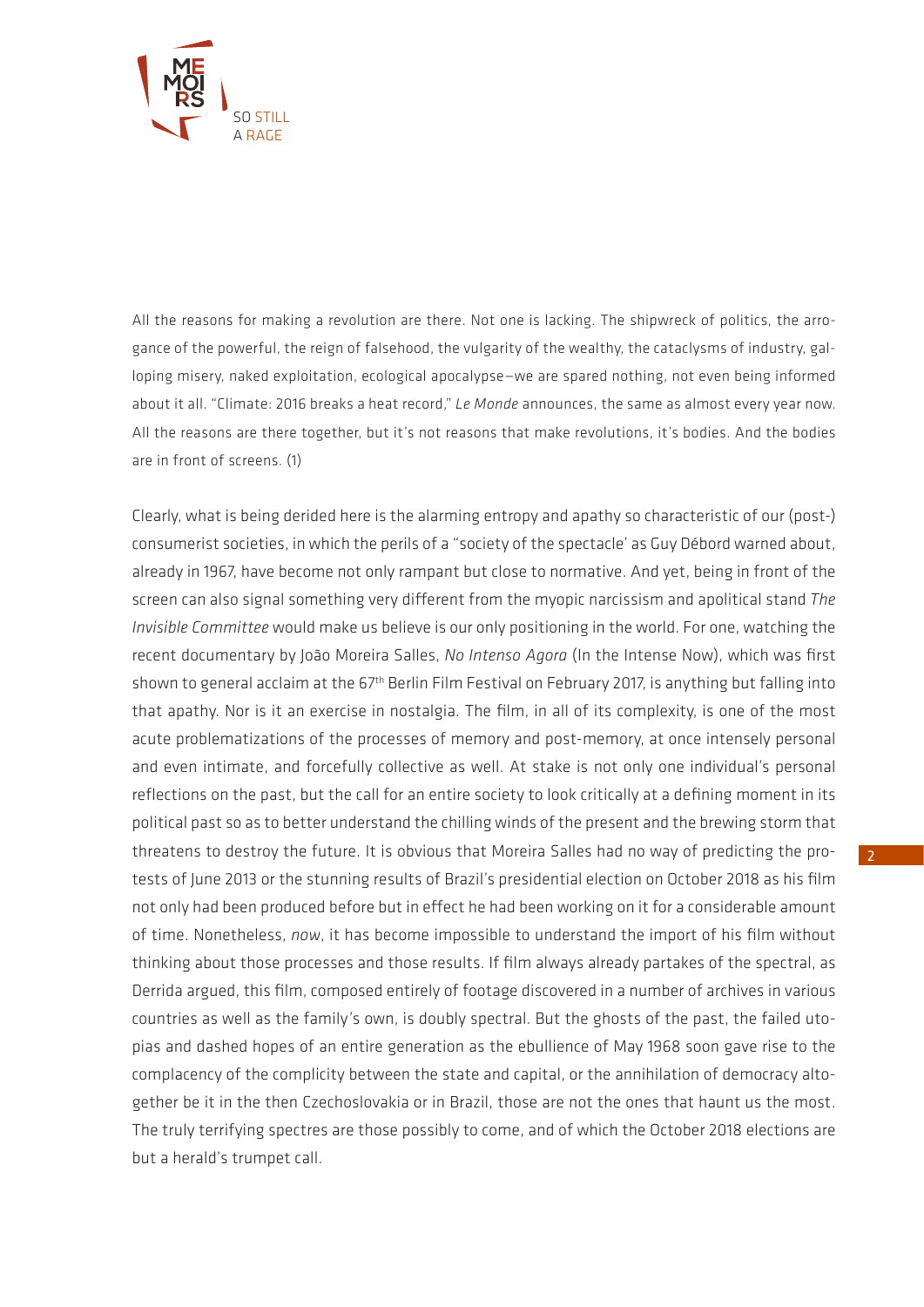

The film has been hailed primarily as an important way to reflect on, and remember, May 1968 in Paris. The title of the print edition of A. O. Scott's review in *The New York Times* (January 31, 2018), for instance, leaves no doubts about this: "France Revisited During a Tumultuous 1968". And even if the online version tries to be more expansive, adding the term 'Beyond' to the 'revisitation of France', the text itself in its single-minded investment in the centrality of France, fails to see anything else as more than a form of distraction: "The Chinese interludes along with amateur film from Czechoslovakia, punctuate a main narrative devoted to the 'events of May' in France". Brazil is simply elided from the narrative except in the brief mention that the director's family had gone from there into Parisian exile; any consideration of what might have been behind such exile, such as the military dictatorship inaugurated in 1964, is spared the readers. The review is as insignificant as it is banal and if I mention it at all has more to do with the actual questions the film asks, and the problems it exposes, than with the review in itself, since that text is but a symptom of a generalized crisis and lack of clarity that the authors of *Now* so sharply identify. It is as if the A. O. Scott, one of the leading film critics at *The New York Times* had been at pains to make as apolitical a reading of the film as possible, even while seeming to address the political issues commonly associated with '68. Maybe that is what *The Invisible Committee* means when stating that "the bodies are in front of screens"; maybe such reviews of Moreira Salles' film become themselves 'screens' or filters interposed between the intensity of reality whether that lived in the scenes rescued by the film or the one we are confronted with right now.

*No Intenso Agora* questions memory, be it personal or collective, and does so from the perspective of postmemory. One of the leading issues of the film is the quest to understand how his own mother had been happy and had lived intensely at a given moment of her life, when she had travelled to China in 1966 as part of a varied delegation, to witness the transformations being produced by the Cultural Revolution. Rather than constituting an 'interlude', the focus on that trip and the film footage his mother had brought back with her could be said to even be a central part of the entire film. Yet that too would be imposing a structure that the film refuses. Instead, it is precisely the interweaving of the different elements that forces the reader to consider the connections between the various events, be it the mother's trip to China, the brief moments of solidarity between students and workers in Paris, the crushing of hope in Prag by the soviet tanks, or the situation in Brazil with its systemic inequality predicated on race, gender and class. Moreira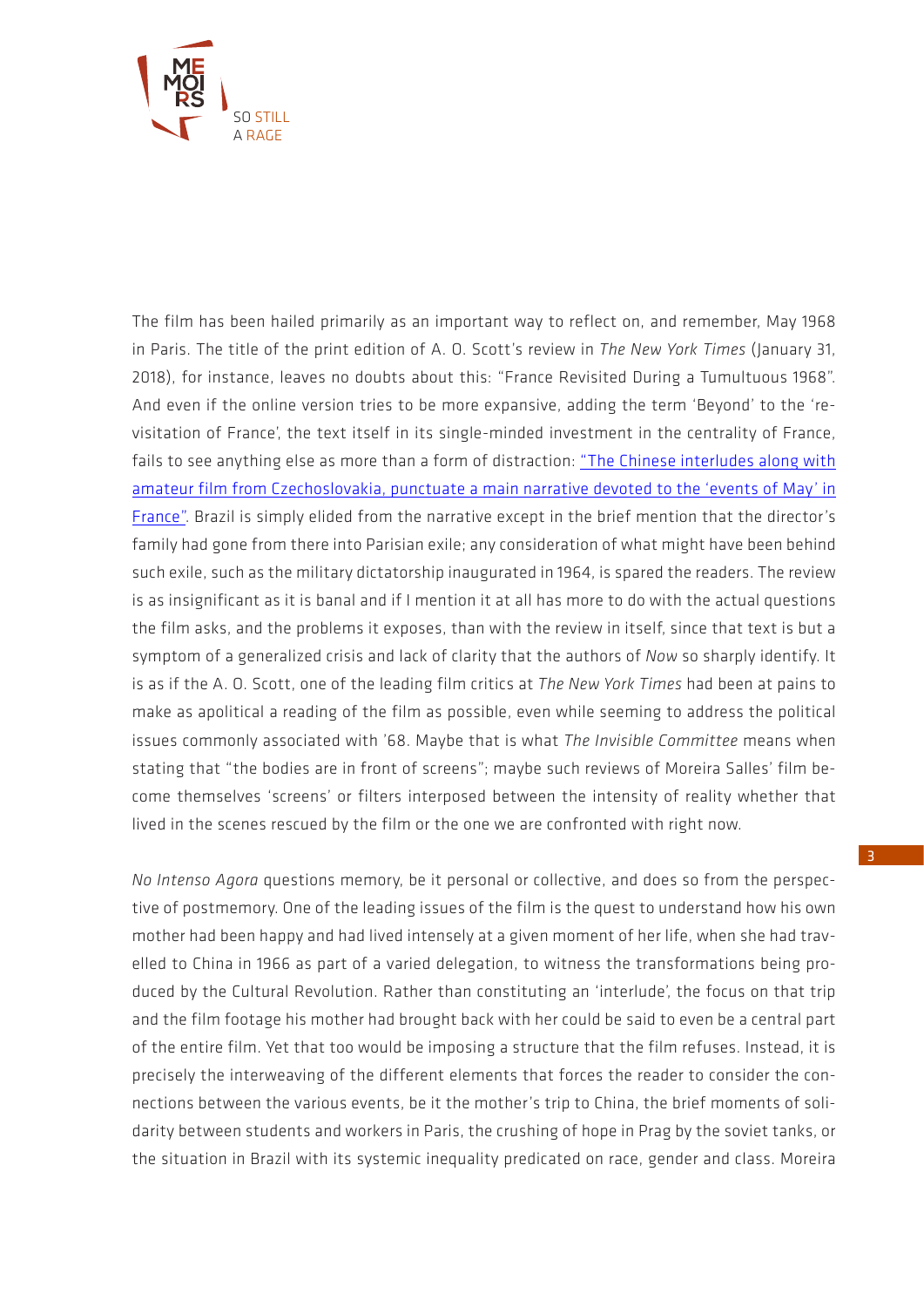

Salles, born in 1962, cannot be considered a witness to those upheavals, whether the protests in Paris or the march of fifty thousand people for the burial of Edson Luís de Sousa, the 18-year old student killed by the Military Police in Rio de Janeiro on 28 March 1968. Significantly, that death is linked to that of other students, but also, with the death of a police officer as Moreira Salles comments on the gulf between the various representations acoorded to the different dead. So even though the film itself only uses footage contemporary to the events, the way we watch and can start making sense of the various images and their interrelation is always dependent on the voice of the narrator, João Moreira Salles, himself, so that the perspective invoked is that of postmemory. The relation between both memory and postmemory is always a complex one, often, if not always, implicated in, and deriving from, trauma. The trauma in cause here is multiple though connected and it is both personal as well as collective. On the one hand we have the obvious reflection on the political events registered by the cameras; on the other, the quest for an image of the mother, and especially of the mother's happiness at a given moment of her life that must be understood in terms of loss, given her suicide in 1988. Even if this is never explicit in the film – one of the film's virtues is its avoidance of any form of sentimentality – it has been noted, especially in Brazil. Certainly the article in *Vogue* (3 March 2017), which seized primarily on an opportunity to remember how fashionable Elisa Moreira Salles had been to the very end, can be put aside. But the brief comments of the historian Sandra Starling in *O Tempo* (27 December 2017) point to the importance of the personal trauma at the root of the film. As he considers the film a form of filial homage to the mother, she notes that, "her son has managed, now, to deal with such an intense pain". But then Moreira Salles had already made that clear towards the conclusion of the film when he states about his mother "She spoke with pleasure, with happiness. With an intensity that time would steal from her. She was happy in China and thus I like to think of her there, when all seemed possible" (1:52).

Both kinds of trauma and both forms of memory and postmemory are political. Even Bruno Astuto, in the *Vogue* article, ends the fluff about high-society life with a comment on how Elisa Moreira Salles, in spite of all her privilege and wealth, could have sharp critical remarks concerning the ways Brazilian politicians sought to unabashedly profit from their positions in spite of the nation's profound inequality, and ends with the comment that such remarks "could not be more actual". So that even there we are confronted with the immediacy of the film and the questions it poses, rather than seeing it as merely a form of articulating the past. The film does articulate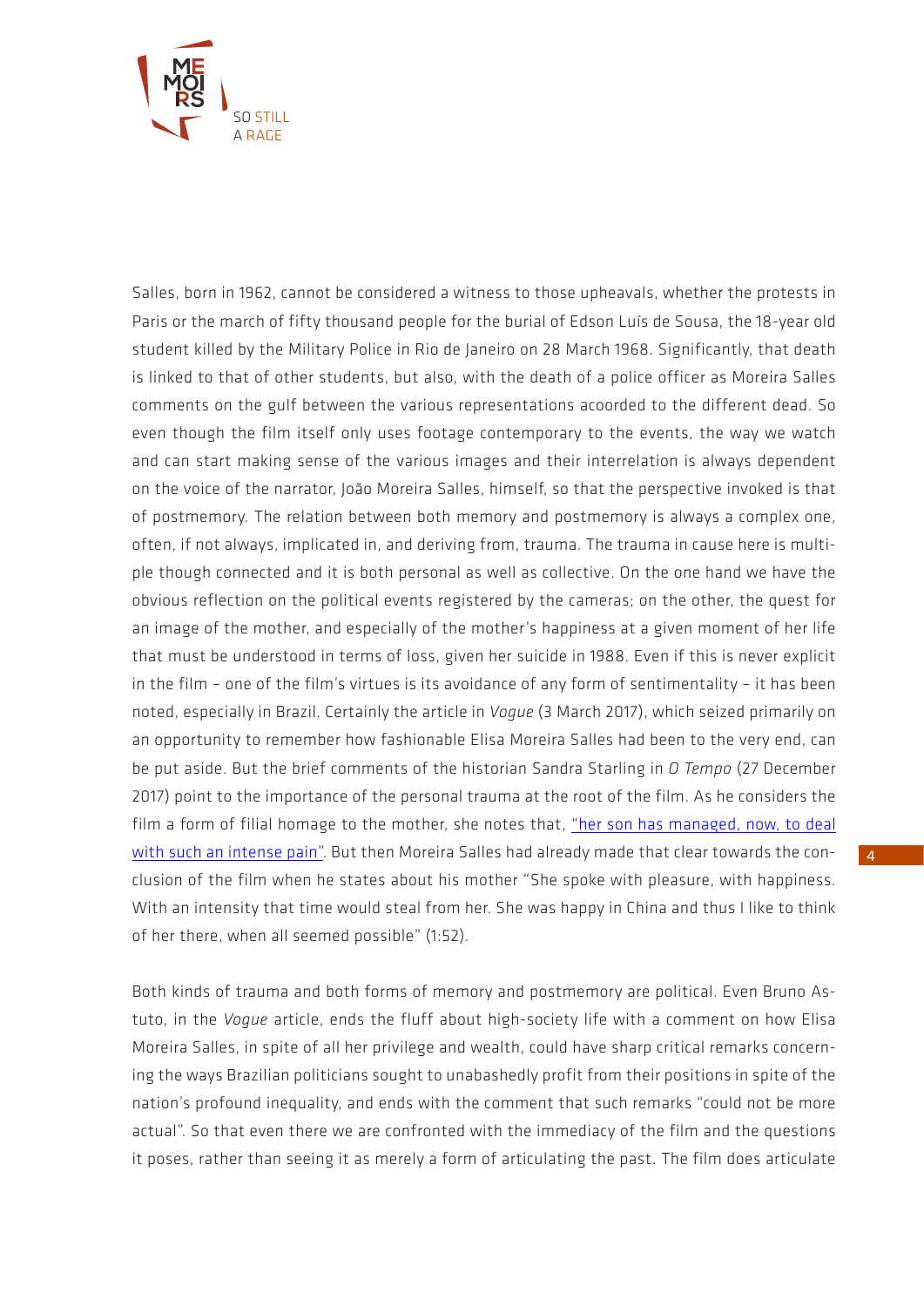

the past and provides a strong interpretation, in which we are asked to let go of any pieties concerning May 68, the supposed solidarity between students and workers, or even amongst workers themselves. Moreira Salles's narrative voice as well as the images chosen, and to which the film returns to obsessively, also let viewers get a glimpse at the various gulfs between students and workers, women and men or between different ethnic backgrounds. The film offers a counter-narrative to the accepted, popularized view of May 68. For instance, half way through it we get to see and hear how Jocelyne, a factory works, leaves no doubts at her sense of betrayal on the part of other, male, workers and the union (1:04). And immediately afterwards we also see how the students are ostensibly and literally pushed aside, having become politically irrelevant (1:05). Javier Porta Fouz, writing in the Argentinian *La Nación* (10 May 2018), offered one of the sharpest readings of the film and its significance both fro our understanding of the form of film as well as for its political significance now: "*In the Intense Now* is an essay by a Brazilian author on global politics and certain forms of collective and individual memory, which act on the present". One distinguishing element of Porta Fouz's analysis is not only the focus on memory but also on how the film is an extended reflection on the concept of "image". This is relevant for film studies certainly, but also for memory studies. Indeed, one could say that the rescue of these images for our present – and in the case of the amateur footage from Prague this is a literal recovery as they were forgotten in the archive – in itself is already an enactment of postmemory that will thus also be passed on to the actual generation. This dialogue will take multiple forms and has already started to take shape in the different conversations recorded on the platform "Rebel Streets" (Ruas Rebeldes, http://www.fluxo.net/ruas-rebeldes/). The film also brings about a profound charge against nostalgia, whether the nostalgia we might feel towards (the myth) of '68, as well as the nostalgia some of the actors in the events of '68 themselves already then felt about it (1:44). João Moreira Salles is very clear on the dangers of nostalgia as he states in a recent interview with Nathalia Zaccaro (9 November 2017): "it is a reactionary passion because it denies the future". Porta Fouz also, even if fleetingly, calls attention to the singularity of the sound in this documentary and in special to the voice of the narrator. One can interpret Moreira Salle's intonation in many ways as he reflects on the past, on the various losses, on death, on the images chosen, on how to read them and on how draw on them for now. With this present in mind, that voice to me is above all that of a rage, a necessary rage from which to draw strength to act now rather than be mired in the romance of the past, inescapable though perfectly contained, a rage so still…